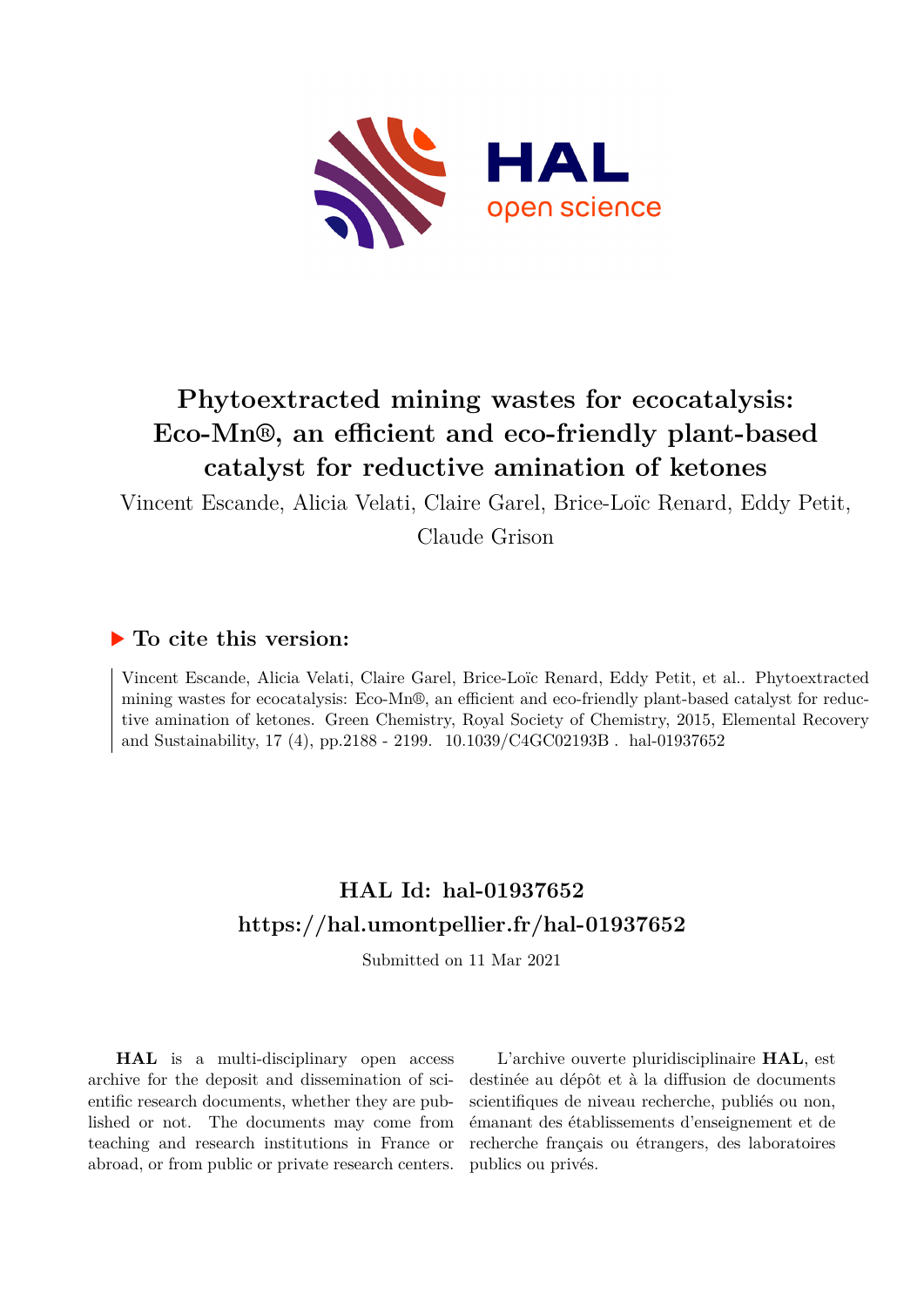# **Phytoextracted mining wastes for Ecocatalysis: Eco-Mn® , an efficient and eco-friendly plant-based catalyst for reductive amination of ketones**

Vincent Escande,<sup>a</sup> Alicia Velati,<sup>a</sup> Claire Garel,<sup>a</sup> Brice-Loïc Renard,<sup>a</sup> Eddy Petit,<sup>b</sup> Claude Grison<sup>\*,a</sup>

The rehabilitation of contaminated soils from phytoextraction technologies and the chemical recovery of subsequent biomass constitute a new strategy for the recycling of vital minerals required by industrial chemistry. Plant wastes derived from phytoextraction constituted the raw material for the preparation of eco-friendly catalysts for organic synthesis, namely Ecocatalysis. Eco-Mn® was thus prepared starting from native plants used for rehabilitation of New Caledonian mining sites. Eco-Mn® revealed an original polymetallic composition resulting in marked Brønsted and Lewis acidities and displayed superior catalytic performances than classical Mn salts, as highlighted by infrared study of pyridine desorption and model test reactions. The performances of Eco-Mn® were illustrated by the reductive amination of ketones, in solvent-free conditions, with the easily prepared and safe Hantzsch ester (HEH) as reducing agent. A beneficial influence of water was observed with a model MnCl<sub>2</sub>-catalyzed reaction. Investigation of this effect revealed that water was specifically involved in the second step of the reaction, by activating both the imine substrate and the reducing agent. Finally, the Eco-Mn®/HEH methodology was applied to the reductive amination of various ketones and amines, giving good yields of products (up to 99%), including two precursors of pharmaceutical compounds.

### **Introduction**

The sustainable access to elemental supply has become a growing concern in recent years. The global increasing of living standards and the continuous growth of the world population lead to a rapid decreasing of the available reserves of many mineral resources, which will be exhausted in less than 50 years.<sup>1, 2</sup> This situation is particularly critical for some transition metals, such as zinc, nickel, manganese and platinum group elements (PGE), frequently used in industrial processes as catalysts with unique chemical properties.<sup>3</sup> Chemical requirements for these non-renewable resources are increasing steadily, which explains the diminishing exploitable availability. Because of this phenomenon, elements become notably dispersed in the environment, which results in pollution issues and is a supplementary problem.<sup>4, 5</sup> In several countries, governmental authorities have decided to develop innovative technologies of recycling, in order to tackle this increasing concern. Numerous efforts are thus devoted to the elaboration of large-scale recycling processes, adapted to low concentrations of elements, present in complex and varied environments.<sup>6</sup>

Promising research areas have recently emerged, such as biomining, a technology that uses microbes to recover metallic elements from ores or wastes.7, 8 Another example is the recovery of metals from electronic wastes, in particular through the use of plasma technology.<sup>9, 10</sup> As regards the recovery of metallic elements dispersed in soils, phytoextraction is an effective phytotechnology which relies on the use of so-called metal-hyperaccumulating plants, able to extract metallic elements from the soil and concentrate them in their leaves.<sup>11, 12</sup> Phytoextraction is well appropriate to the treatment of large surfaces of soils where the concentration in metallic trace elements (TE) is too low to be recovered by the classical mining processes in a cost-effective fashion.<sup>13-15</sup> Moreover, phytoextraction is among the less costly technologies of soils remediation and has a good public acceptance.<sup>16</sup> It leads to develop a vegetative cover, which forms a protection against wind and water erosion of TE. However, TE concentration is high enough to cause environmental problems and to generate new wastes.<sup>17</sup> Previous works of our group have led to the emergence of the new concept of Ecocatalysis, which lies on the recovery of metal-hyperaccumulating plants, growing on contaminated and degraded soils, as raw material for the preparation of innovative metallic catalysts for organic synthesis.<sup>18-21</sup> The concept of Ecocatalysis is thus a novel way of recycling of metallic elements dispersed in soils due to past or present industrial activity, such as mining. Ecocatalysis allows the valorization of problematic and toxic wastes into a novel metallic

*a Laboratoire de Chimie Bio-inspirée et d'Innovations Ecologiques FRE CNRS-UM2 3673, Stratoz-Cap Alpha, Avenue de l'Europe 34830 Clapiers, France* 

*E-mail: claude.grison@cnrs.fr* 

*b Institut Européen des Membranes, UMR 5635, CC 047, Place Eugène Bataillon, 34095 Montpellier, France*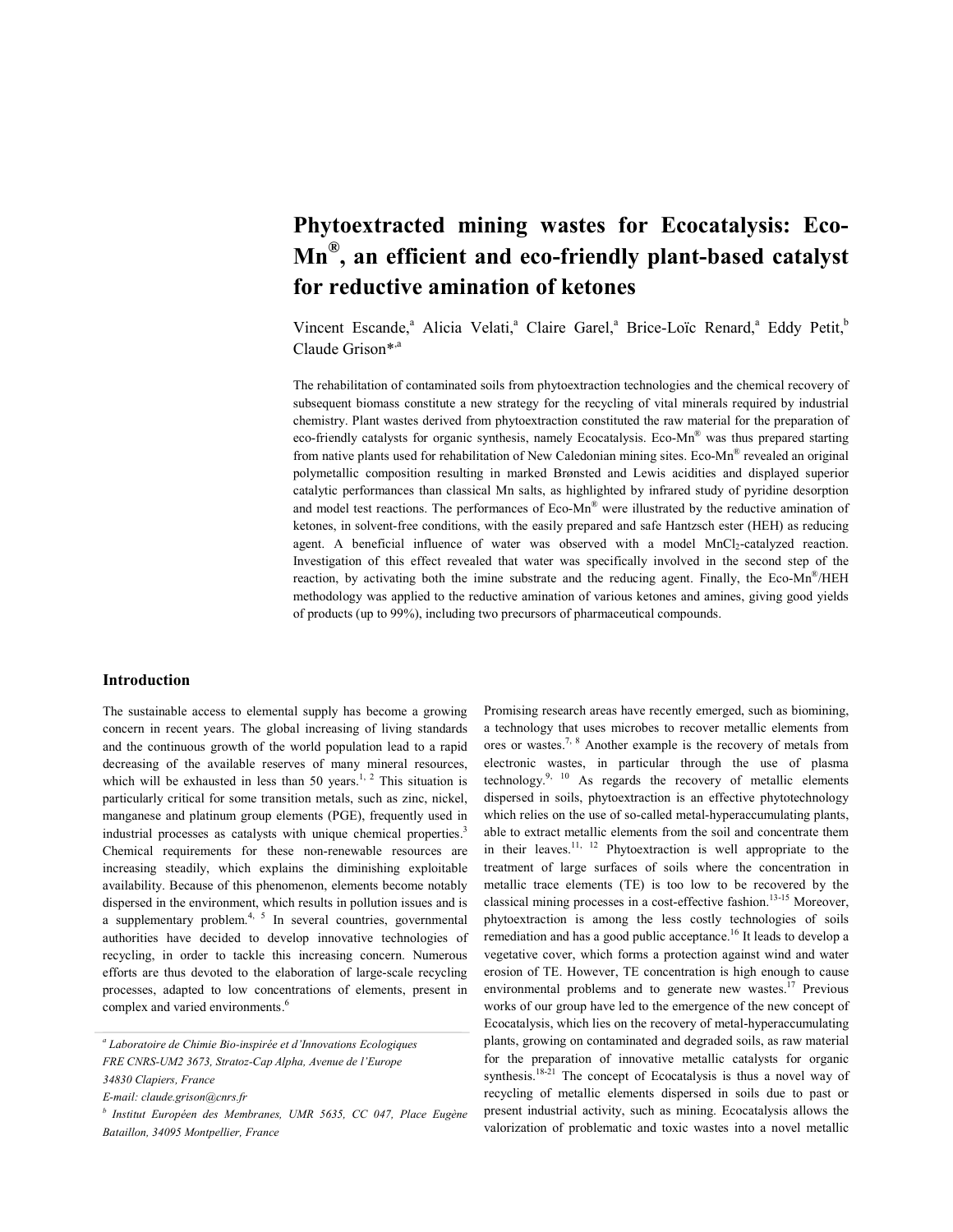resource for organic chemistry, being thus an opportunity for green chemistry and for the development of a new circular economy (Fig. 1). As Ecocatalysis enables the exploitation of a new resource of metals while contributing to the rehabilitation of polluted and degraded sites, this approach fits fully with the objectives of green chemistry by not only preventing environmental problems, but solving current pollution problems. This concept answers thus to a challenge proposed by P. Anastas and J. C. Warner, since the beginnings of green chemistry.<sup>22</sup>



**Fig. 1** General concept of transformation of metal-enriched biomass into ecocatalysts

The diversity of metal hyperaccumulating plants and the specificity of phytoextracted metallic elements lead to the original compositions and properties of the ecocatalysts. The resulting ecocatalysts display unusual properties, and often higher than those of the corresponding "classical" metallic salts.<sup>23-25</sup> In previous reports, we have highlighted the performances in terms of selectivity and efficiency of various ecocatalysts, named  $Eco-M^{\circledast}$  (where M is the metal predominantly accumulated by the plant), such as  $Eco-Zn^{\otimes}$ , Eco- $\mathrm{Ni}^{\circ}$ , Eco-Mn<sup>\codotright\mum Eco-Cu<sup>\codotright\mum 14, 26-31</sup> These ecocatalysts, as polymetallic</sup> catalysts, are thus often active with low catalytic loadings thanks to synergy phenomena between their constitutive metallic elements, with high potential for green chemistry.<sup>32</sup> This is especially the case for the Eco-Mn® catalyst, which has demonstrated substantially higher efficiency as catalyst for oxidation reactions and Lewis acid catalyzed reactions, than the commercial Mn simple salts.<sup>27</sup> This Eco-Mn® catalyst is very promising for applications in green chemistry. The element manganese is non-toxic and among the most abundant transition metals in the Earth's crust.<sup>33, 34</sup> Whereas manganese has been extensively studied for its properties in oxidation reactions, the activity of its derivatives in Lewis acidcatalyzed reactions has received paradoxically little attention.<sup>35-37</sup> In the course of our studies of Lewis acid properties of the Eco-Mn® catalyst, we report here its high catalytic efficiency in promoting reductive amination reactions.

Reductive amination gives access to substituted amines by the condensation of a carbonyl compound and an amine, followed by the reduction of the formed imine or iminium. This reaction provides a practical and general way of synthesis of a broad range of building blocks for organic synthesis and of industrially important compounds, such as pharmaceuticals or agrochemicals.<sup>38-40</sup> Reductive amination requires the use of a reducing agent, which is a delicate question regarding the exigencies of green chemistry, as most of the classical reducing agents are associated with toxicity or safety issues. $41, 42$  A typical example is sodium borohydride, widely used in various reduction reactions including reductive amination,<sup>43</sup> but which is highly toxic and generates sodium borate as by-product, whose reproductive and developmental toxicity is well documented.44, 45 For such safety reasons, the European Chemicals Agency lists an increasing number of boron derivatives among the

substances of very high concern requiring an authorization for their use in industrial processes, according to the European regulation REACH (Registration, Evaluation, Authorization and Restriction of Chemicals).<sup>46</sup> In the context of evolution of chemistry toward sustainable processes, safe and non-polluting reduction methods are thus highly needed. Hydrogen is one of the greenest reducing agents, often described in reductive amination reactions.<sup>38</sup> However, its use is not only associated with safety issues but hydrogenation requires also catalysts predominantly based on precious metals such as Pd, Pt and Rh, which are rare and highly expensive. Boron hydrides alternative to NaBH<sup>4</sup> have also been proposed as reducing agents in reductive amination, such as  $NabH_3CN, ^{47}NabH(OAc)_3, ^{48}$  Pyridine- $BH<sub>3</sub>$ <sup>49</sup> but they are equally associated with toxicity and safety issues. In recent years, greener reducing reagents have been proposed for reductive amination, such as silanes and formates, but they still need catalysts based on rare or toxic metals, or whose manipulation is hazardous.50-53 Another method of reductive amination, inspired by biomimetic concepts, implies the use of 1,4 dihydropyridines as reducing agents, more particularly the Hantzsch ester (HEH, also named ethidine or diludine), easily prepared in large quantities from affordable reagents.<sup>54, 55</sup> As the Hantzsch ester and its by-product have also the advantage of being non-toxic and safe to manipulate, an abundant literature has been devoted to reductive amination using this reagent with various catalysts, such as  $Mg(CIO<sub>4</sub>)<sub>2</sub>$ <sup>56</sup>  $ZrCl<sub>4</sub>$ <sup>57</sup> Sc(OTf)<sub>3</sub><sup>58</sup> gold and silver complexes,<sup>59</sup> nucleotide model,<sup>60</sup> chiral phosphoric acids,<sup>61-64</sup> combined Brønsted acid and transition-metal $^{65}$  and thioureas. $^{66-70}$  Interestingly, in a recent paper researchers from GlaxoSmithKline selected the system  $HEH/Sc(OTf)$ <sub>3</sub> as one of the greener reductive amination method for industrial application.<sup>71</sup> However some of these catalysts were adapted only to the reductive amination of aldehydes. Moreover, regarding the green chemistry exigencies, such catalytic systems have still some limitations, such as their toxicity, their difficulty of preparation or the use of very expensive metals. We show here that Eco-Mn<sup>®</sup> has a high potential in green reductive amination with HEH, as biosourced catalyst based on a non-toxic and abundant element, in solvent-free conditions, and that this methodology is adapted to the reductive amination of less reactive substrates such as ketones.

### **Results and discussion**

#### **1. Catalyst preparation and characterization**

Eco-Mn® was obtained by thermic treatment, followed by treatment with diluted hydrochloric acid, of leaves of *Grevillea exul rubiginosa* (Proteaceae) a native plant used for phytoremediation of contaminated mining sites in New Caledonia. As shown by ICP-MS study (Table 1), Eco-Mn®, obtained under the form of powder, is a polymetallic catalyst with Mn as the major transition metal. The reproducibility of composition of similar ecocatalysts was studied in a previous article, and showed that the levels of transition elements are only slightly variable between samples derived from different plants of the same species. $^{23}$  In particular, results show the necessity of considering leaves age in the design of sample collection to obtain a constant TE content in batches of Eco-Mn<sup>® 15</sup> Eco-Mn<sup>®</sup> was prepared from several batches of *G. exul rubiginosa* in order to homogenize the content and minimize possible variations in the composition. Updated data on Mn-hyperaccumulating and accumulating plants from New Caledonia have been presented in some recent papers of our group, aimed at producing Eco-Mn<sup>®</sup> catalyst on industrial scale in view of its commercialization.<sup>13, 72, 73</sup>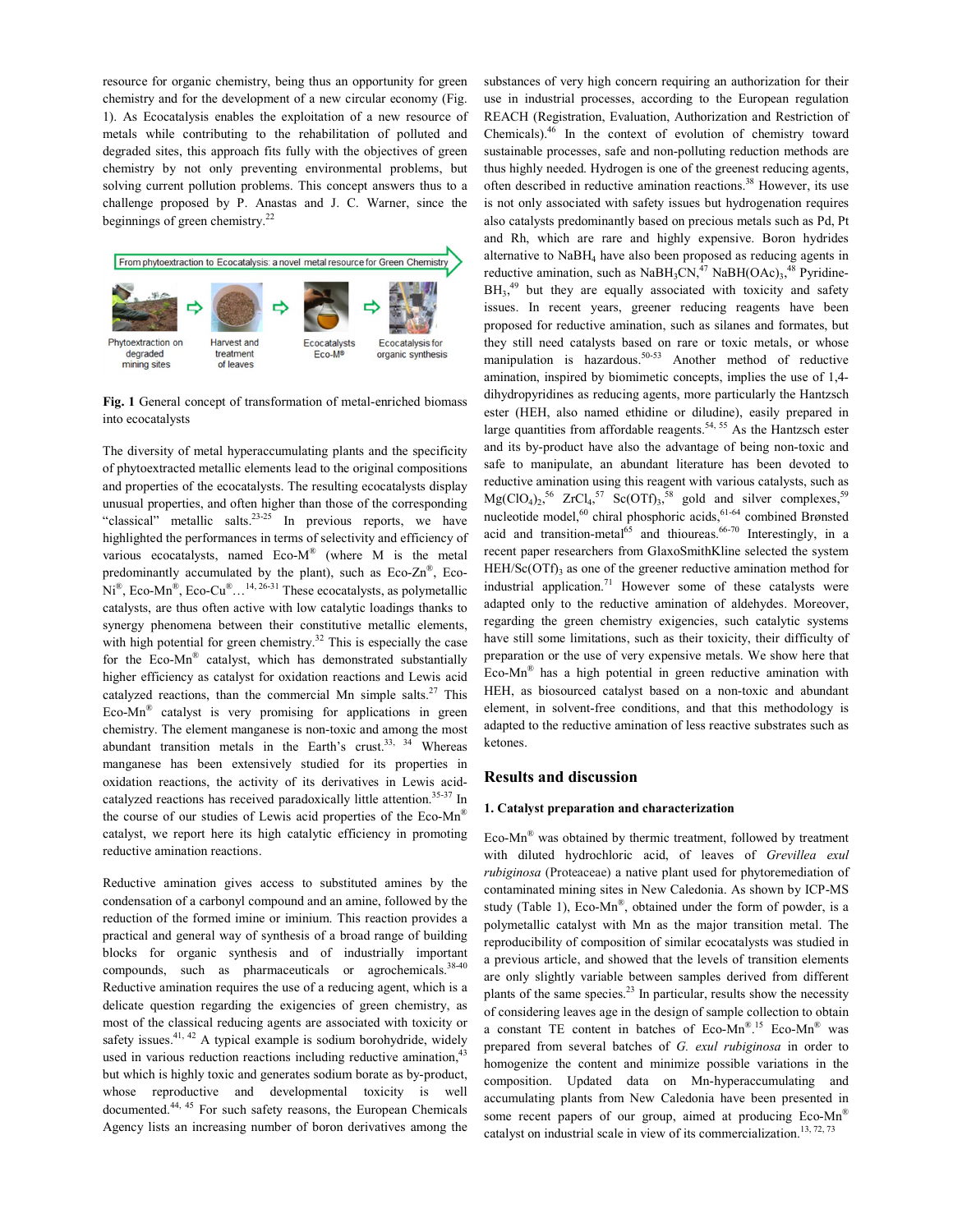**Table 1** ICP-MS analysis of Eco-Mn®

| Element        | $wt\%$ ( $\pm sd$ )     |
|----------------|-------------------------|
| K              | 4.32 $(\pm 0.0076)$     |
| Mg             | 5.26 $(\pm 0.086)$      |
| Cа             | $10.44 \ (\pm 0.17)$    |
| A <sub>1</sub> | $0.24 \ (\pm 0.015)$    |
| Mn             | $6.72 \ (\pm 0.037)$    |
| Fe             | $0.90 \ (\pm 0.0075)$   |
| Ni             | $0.040 \ (\pm 0.00039)$ |

 $XRD$  analysis of Eco-Mn® (Fig. 2) was performed to investigate crystalline species present inside the catalyst. XRD showed unusual polymetallic complexes in Eco-Mn®, mainly  $CaSO_4(H_2O)_{0.5}$ ,  $CaMg_2Cl_6(H_2O)_{12}$  and KMnCl<sub>3</sub>. KMnCl<sub>3</sub> is a masked form of MnCl<sup>2</sup> , which also indicates that Mn is present under the oxidation state Mn(II). XRD did not reveal the presence of molecules containing Fe or Al, which were detected by the elemental analysis. This was probably due to the non-crystalline nature of these species within the Eco-Mn® catalyst. As regards the oxidation state of iron in Eco-Mn® , a colorimetric test with ammonium thiocyanate demonstrated that iron was present under the oxidation state Fe(III) in the catalyst.<sup>74</sup>



**Fig. 2** XRD diffraction pattern of Eco-Mn

According to XRD analysis, Eco-Mn® is made of several Lewis acid complexes, thus its Lewis acid properties might be unusual. Lewis acidity of Eco-Mn® can be first characterized by its strength. A test reaction, the ene-cyclization of the monoterpene (+)-citronellal into isopulegol isomers, was used here to monitor the acidity of Eco-Mn® catalyst and compare it with commercial manganese chloride catalysts, by discriminating these catalysts according to the strength of their Lewis acidity. Such insight is important to rationally design our ecocatalysts and has been previously applied in the literature to Cu catalysts via experimental and theoretical approaches.<sup>75, 76</sup> This reaction shows a complex selectivity pattern, as (+)-citronellal can be converted to four diastereomers, namely (-)-isopulegol, (+)-isoisopulegol, (+)-neo-isopulegol, and (+)-neoiso-isopulegol (see supporting information scheme S5). The synthesis of (-)-isopulegol as the major isomer in this reaction is well documented. With Lewis acids, high selectivities of (-)-isopulegol can be reached, especially

when supported metal halides are used.<sup>77</sup> The carbonyl bond is activated by the Lewis acid, leading to a transition state which is similar to (-)-isopulegol, yielding the highest positive charge on the carbon of the carbonyl group and favoring therefore the nucleophilic attack of the C=C bond. With Brønsted acids, the ratio of (-) isopulegol to the other isomers is usually significantly lower than with Lewis acids, but (-)-isopulegol is still the most abundant isomer.<sup>78, 79</sup> In a previous article on the development of Eco-Mn<sup>®</sup> catalysis, our group has shown that this plant-based Mn(II) catalyst was a very efficient catalyst in the carbonyl-ene cyclization of  $(+)$ citronellal into isopulegol (95 % yield with 90 % of (-)-isopulegol with only 2 mol% of Mn in dichloromethane and in 0.5 h).<sup>27</sup> The selectivity is higher with Eco-Mn® than those obtained with other transition metal chlorides described in the literature such as:  $ZnCl<sub>2</sub>$ supported<sup>77</sup> or not, FeCl<sub>3</sub>, AlCl<sub>3</sub>, SbCl<sub>3,</sub> SnCl<sub>4</sub>, TiCl<sub>4</sub>, <sup>80</sup> CuCl<sub>2</sub><sup>75</sup> (see supporting information Table S5). As none of the multitude of articles related to the ene-cyclization of citronellal refers to manganese-based catalysts, the Lewis activity of Eco-Mn® has been experimentally compared to those of commercial Mn catalysts, such as anhydrous  $MnCl_2$  and  $MnCl_2.4H_2O$ . Whereas the reaction is complete in 0.5 h at room temperature with Eco-Mn® , almost no conversion was observed with the classical Mn catalysts even when hard conditions were used (heating in toluene). So this strong Lewis activity of Eco-Mn® should be due to its unusual polymetallic composition highlighted by ICP-MS analysis (Table 1). Supplementary studies appeared to be essential to evaluate and describe more specifically Lewis acid properties of Eco-Mn® .

Thus, these first results were completed by another method: the infrared characterization of adsorbed pyridine on catalysts. Pyridine is widely used as a probe to investigate Lewis and Brønsted acid properties by monitoring its infrared bands in the range of 1400- 1660 cm<sup>-1, 81, 82</sup> Infrared spectra of pyridine adsorbed on Eco-Mn<sup>®</sup> and commercial anhydrous  $MnCl<sub>2</sub>$  recorded after outgassing at 25 $°C$ and at 150°C are presented in Figure 3 (a study after outgassing at higher temperatures than 150°C, did not give more useful information). Lewis acidity of Eco-Mn® was evidenced here by the infrared band at 1446 cm<sup>-1</sup> characteristic of pyridine strongly bonded to Lewis acid sites,  $81, 82$  observed after outgassing at  $25^{\circ}$ C. However, the intensity of this band was strongly reduced after the outgassing at 150°C, while new infrared bands in the range of 1531-  $1537 \text{ cm}^{-1}$  appeared, which are characteristic of pyridinium ion, as well as bands at  $1630-1635$  cm<sup>-1</sup> (but these latter bands are ambiguous as they also might be attributed to pyridine bonded to Lewis acid sites). $82$  This Brønsted acidity is due to the presence of  $CaMg_2Cl_6(H_2O)_{12}$  in Eco-Mn<sup>®</sup>, highlighted by XRD analysis: water molecules might be responsible for the hydrolysis of Lewis acids in Eco-Mn® , especially at high temperature, leading to protons formation and so to a Brønsted acid character. This was proved by comparing the infrared characterization of adsorbed pyridine on pure synthetic KMnCl<sub>3</sub>,  $CaSO_4(H_2O)_{0.5}$  and  $CaMg_2Cl_6(H_2O)_{12}$ , the three salts identified by XRD, which are present in Eco-Mn® (see supporting information Fig. S7). Only  $CaMg_2Cl_6(H_2O)_{12}$  displayed Brønsted acid character, and is thus responsible for the Brønsted acidity observed with Eco-Mn<sup>®</sup>. Thus after outgassing at 150 $^{\circ}$ C, the Lewis acids were mainly hydrolyzed and only pyridinium ion became visible. The infrared spectrum of adsorbed pyridine on the mixture of the three salts present in Eco-Mn® was really closed to the spectrum observed with Eco-Mn<sup>®</sup> (Fig. 3), which showed that these salts are mainly responsible for the Lewis and Brønsted acid properties of Eco-Mn®.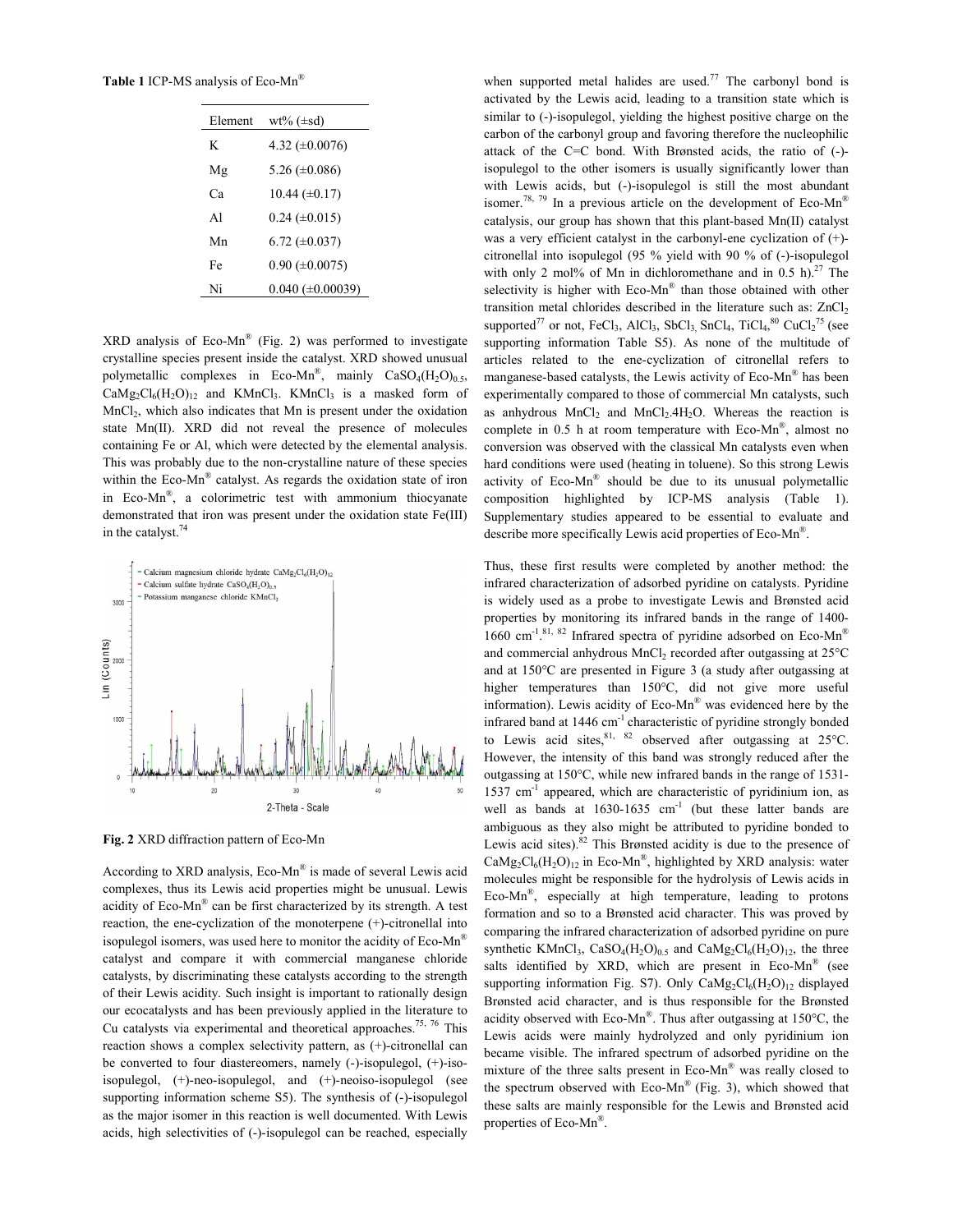

Figure 3 IR spectra of pyridine adsorbed on Eco-Mn® and on commercial or synthetic salts constitutive of Eco-Mn®, recorded after outgassing at 25°C and 150°C

Conclusions obtained both with the synthesis of isopulegol and with the infrared characterization of adsorbed pyridine were supported and completed by using a third method, implemented and tested by Corma *et al.,*83, 84 which consists in studying the rearrangement pathway of the cyclic acetal of α-bromopropiophenone in the presence of catalysts. By studying the selectivity of products, the hardness of the Lewis acidity (according to HSAB principle<sup>85, 86</sup>) of different catalysts can be assessed and compared. According to conversion rates (see supporting information Table S9), Eco-Mn® is more active than commercial manganese chlorides on cyclic acetal, which well supports results obtained with the synthesis of isopulegol, about the strength of the Lewis acidity of Eco-Mn® . The Brønsted acidity of Eco-Mn® was also shown by this method, which confirmed the infrared study of adsorbed pyridine. The high selectivity of products from the Brønsted acid pathway indicated that commercial MnCl<sup>2</sup> .4H2O generates a stronger Brønsted acid character than anhydrous  $MnCl<sub>2</sub>$  in the reaction conditions. This corroborates the hypothesis formulated previously about the role of water molecules in hydrolysis of metal chlorides and in appearance of a Brønsted acid character. Finally, this method revealed that Lewis acidity of Eco-Mn® is harder than the one of commercial manganese chlorides, which are considered as hard Lewis acids by HSAB theory. $87$  The higher hardness of Lewis acid sites of Eco-Mn<sup>®</sup> probably results from the presence of additional elements such as calcium or magnesium highlighted by ICP-MS analysis (Table 1), which are known to be hard Lewis acids.<sup>87</sup>

# **2. Reductive amination with Hantzsch ester catalyzed by Eco-Mn®**

#### **2.1 Reductive amination of ketones**

The selected reducing agent, HEH was synthesized following a known procedure, by simply refluxing paraformaldehyde, ethyl acetoacetate and ammonium acetate in water for 2 hours, without the need for any catalyst.<sup>88</sup> HEH was thus obtained with 87% yield (Scheme 1). The product was collected by filtration and was of sufficient purity to be used without further purification. We however observed that it was preferable to prepare HEH in the dark, as this 1,4-dihydropyridine is somewhat light-sensitive.<sup>89</sup>



#### **Scheme 1** Chromatography-free preparation of HEH in water

We began our study by verifying that the reductive amination of aldehydes by HEH does not need any catalyst when performed in solvent-free conditions. However, when applied to ketones, the same reaction was sluggish and limited to the more reactive substrates, affording satisfactory yields only after 24 to 48 hours, at  $150^{\circ}$ C.<sup>90</sup> This was a clear indication that a catalyst was desirable to perform the solvent-free reductive amination of ketones with HEH, with moderate heating and in reasonable reaction time. Our first attempts involving cyclohexanone **1a** and aniline **2a** showed that Eco-Mn® catalyst dramatically accelerated the reaction, as the product **3a** was obtained in 96% yield, after only 1 hour at 80°C. Eco-Mn® was remarkably efficient, as it was possible to lower the catalytic loading to 0.25 mol%, without affecting its performances (Table 2, entry 3). A blank test clearly indicated that the reaction was not possible without catalyst in the selected conditions (Table 2, entry 1). In order to place these results in context, a comparison was made with previously described methods of reductive amination on the same substrates (Table 2, entries 4-11). This overview of various reducing agents and catalysts highlighted the advantages of the proposed methodology, avoiding the use of toxic reagents and of rare and expensive metals as catalysts. Moreover, the high catalytic loadings, harmful conditions and long reaction times, often used whereas they are not compatible with green chemistry exigencies, are not necessary with the Eco-Mn® /HEH methodology. The catalytic efficiency of the Eco-Mn® catalyst was compared to classical Mn salts, under the form of chlorides, which are the majority anions in the plant-based Eco-Mn® . In order to better highlight the differences between the catalysts, the reaction was performed on the less reactive 3-methyl-2-butanone **1b**. Reaction conditions were adjusted to 1 mol% of Mn, 110°C, 4 h, to observe a sufficient conversion with all the tested Mn salts. In these conditions, fair yields of product **3b** were obtained with commercial Mn chlorides, which confirmed that the activity of Eco-Mn® was due to its Mn content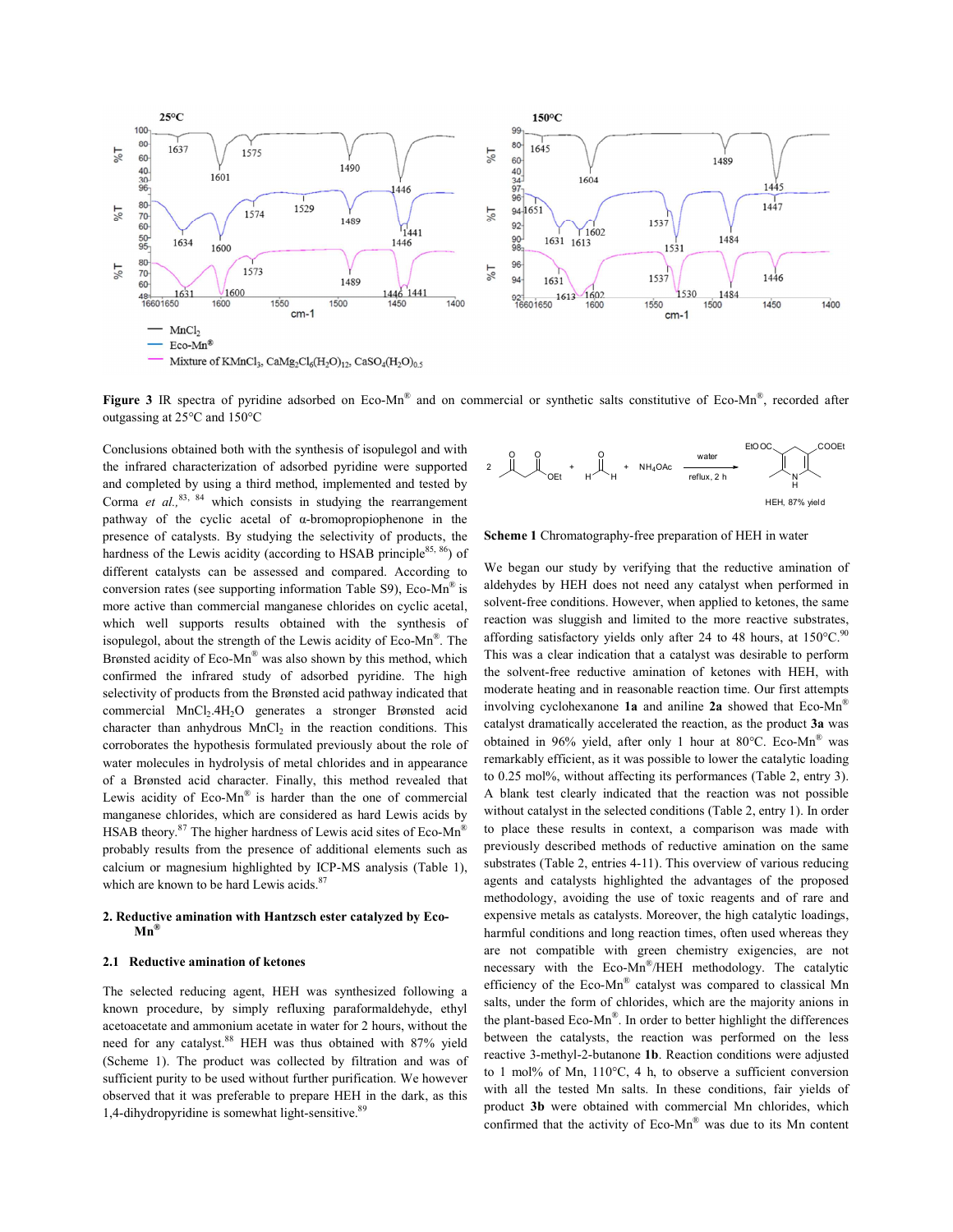(Table 3, entries 1-3). However, Eco-Mn® conducted to significantly higher conversion than commercial Mn chlorides, illustrating the original properties of the polymetallic complexes in the plant-based catalyst. Our previous IR/pyridine study (section 1. "Catalyst preparation and characterization") of the synthetic mixture of KMnCl<sub>3</sub>, CaSO<sub>4</sub>(H<sub>2</sub>O)<sub>0.5</sub> and CaMg<sub>2</sub>Cl<sub>6</sub>(H<sub>2</sub>O)<sub>12</sub> showed nearly the same pattern than Eco-Mn®, suggesting that the mixture should have the same catalytic properties. However, the synthetic mixture proved to be extremely hygroscopic and practically impossible to use in the same conditions than Eco-Mn $^{\circledR}$ . An attempt of reaction of reductive amination with the synthetic mixture did not give any results, probably for this reason. This extremely hygroscopic character may be attributed to  $CaMg_2Cl_6(H_2O)_{12}$  which is described in those terms in several papers. $91$  As Eco-Mn<sup>®</sup> did not display such properties and can be manipulated without anhydrous atmosphere, its stability may be due to particular structure of its constituents or to other species not identified yet. This was confirmed by a test with a "reconstituted" Eco-Mn®, prepared by mixing commercial chlorides of K, Mg, Ca, Al, Mn, Fe and Ni, in the same proportions than in

Eco-Mn® , following its ICP-MS analysis (Table 1). The same yield than with sole  $MnCl<sub>2</sub>.4H<sub>2</sub>O$  was obtained (62%, Table 3, entries 3-4), which is slightly inferior to the value obtained with the plantbased Eco-Mn®  $(67\%,$  Table 3, entry 1). This showed that the catalytic performances of plant-based Eco-Mn® are specific to its particular polymetallic associations, and cannot be explained by a simple sum of activities of classical metal chlorides. Interestingly, a noticeable difference in conversion was observed between anhydrous  $MnCl_2$  (3b yield: 49%) and  $MnCl_2$ .4H<sub>2</sub>O (3b yield: 62%), which indicated that the presence of water seemed beneficial for the reaction. This result was counter-intuitive since following the mechanism of reductive amination, the presence of water is unfavorable to the formation of the imine in the first step of the reaction. However, our previous characterization of the catalytic activity of  $MnCl<sub>2</sub>$ .  $4H<sub>2</sub>O$  in the rearrangement and hydrolysis of ethylene acetal of 2-bromopropiophenone indicated that this salt demonstrates a marked Brønsted acidity, probably because of a partial hydrolysis of MnCl<sub>2</sub>, forming Mn hydroxides and protons (see supporting information S9).

|                 |                                                          | O<br>$\ddot{}$                                       | NH <sub>2</sub>                      | Catalyst<br>reducing agent      |                | H.                           |                                    |
|-----------------|----------------------------------------------------------|------------------------------------------------------|--------------------------------------|---------------------------------|----------------|------------------------------|------------------------------------|
|                 |                                                          | 1a                                                   | 2a                                   |                                 |                | 3a                           |                                    |
| Entry           | Catalyst                                                 | Catalyst<br>loading<br>$\lceil \text{mol} \% \rceil$ | Reducing agent                       | Solvent                         | Time<br>[h]    | Yield <sup>c</sup><br>$[\%]$ | Reference                          |
| $1^a$           | Eco-Mn®                                                  |                                                      | <b>HEH</b><br>$(1.1$ equiv)          | Solvent-free                    | $\mathbf{1}$   | $\overline{3}$               | This work                          |
| $2^a$           | Eco-Mn®                                                  | 0.1 <sup>b</sup>                                     | <b>HEH</b><br>$(1.1$ equiv)          | Solvent-free                    | $\mathbf{1}$   | 60                           | This work                          |
| $3^a$           | $\mbox{Eco-Mn}^{\circledR}$                              | $0.25^{b}$                                           | <b>HEH</b><br>$(1.1$ equiv)          | Solvent-free                    | $\mathbf{1}$   | 96                           | This work                          |
| $\overline{4}$  | PS-Pd-NHC                                                | 0.15                                                 | H <sub>2</sub> (35 bar)              | water                           | 8              | 91                           | Bagal et al. <sup>92</sup>         |
| 5               | (PPh <sub>3</sub> )AuCl/Ag<br>OTf                        | $\mathbf{1}$                                         | <b>HEH</b><br>$(1.25$ equiv)         | CH <sub>2</sub> Cl <sub>2</sub> | 3              | 90                           | Zhang et al. <sup>59</sup>         |
| 6               | $\gamma$ -Fe <sub>2</sub> O <sub>3</sub> @<br>$HAP-SO3H$ | 10                                                   | NaBH <sub>4</sub><br>$(1$ equiv)     | EtOH                            | 0.7            | 87                           | Deng et al. $93$                   |
| $7\phantom{.0}$ | ZnCl <sub>2</sub>                                        | 50                                                   | NaBH <sub>3</sub> CN<br>$(1$ equiv)  | MeOH                            | $\overline{c}$ | 85                           | Kim et al. $94$                    |
| 8               | Cu(OAc) <sub>2</sub>                                     | $\overline{c}$                                       | H <sub>2</sub><br>$(50 \text{ bar})$ | toluene                         | 24             | 83                           | Werkmeister et al. <sup>95</sup>   |
| 9               | $\mathrm{Pd}/\mathrm{C}$                                 | 0.47                                                 | $Et_3SiH$<br>$(4$ equiv)             | EtOH                            | 0.5            | 73                           | Mirza-Aghayan et al. <sup>96</sup> |
| 10              | InCl <sub>3</sub>                                        | 14                                                   | NaBH <sub>4</sub><br>$(1.5$ equiv)   | CH <sub>3</sub> CN              | 0.7            | 57                           | Ravi et al.97                      |
| 11 <sup>d</sup> | Mg(CIO <sub>4</sub> ) <sub>2</sub>                       | 100                                                  | <b>HEH</b><br>$(1$ equiv)            | THF                             | 90             | 45                           | Steevens and Pandit <sup>56</sup>  |

Table 2 Reductive amination of cyclohexanone with aniline catalyzed Eco-Mn® and comparison to previously published methods

*<sup>a</sup>*Reaction conditions: 1 mmol **1a**, 1 mmol **2a**, 1.1 mmol HEH, neat, 80°C. *<sup>b</sup>*Eco-Mn® loading calculated in Mn mol% *<sup>c</sup>*Yields reported with Eco-Mn<sup>®</sup> were determined by GC-MS after calibration with an internal standard <sup>d</sup> Reaction performed on the pre-synthesized imine.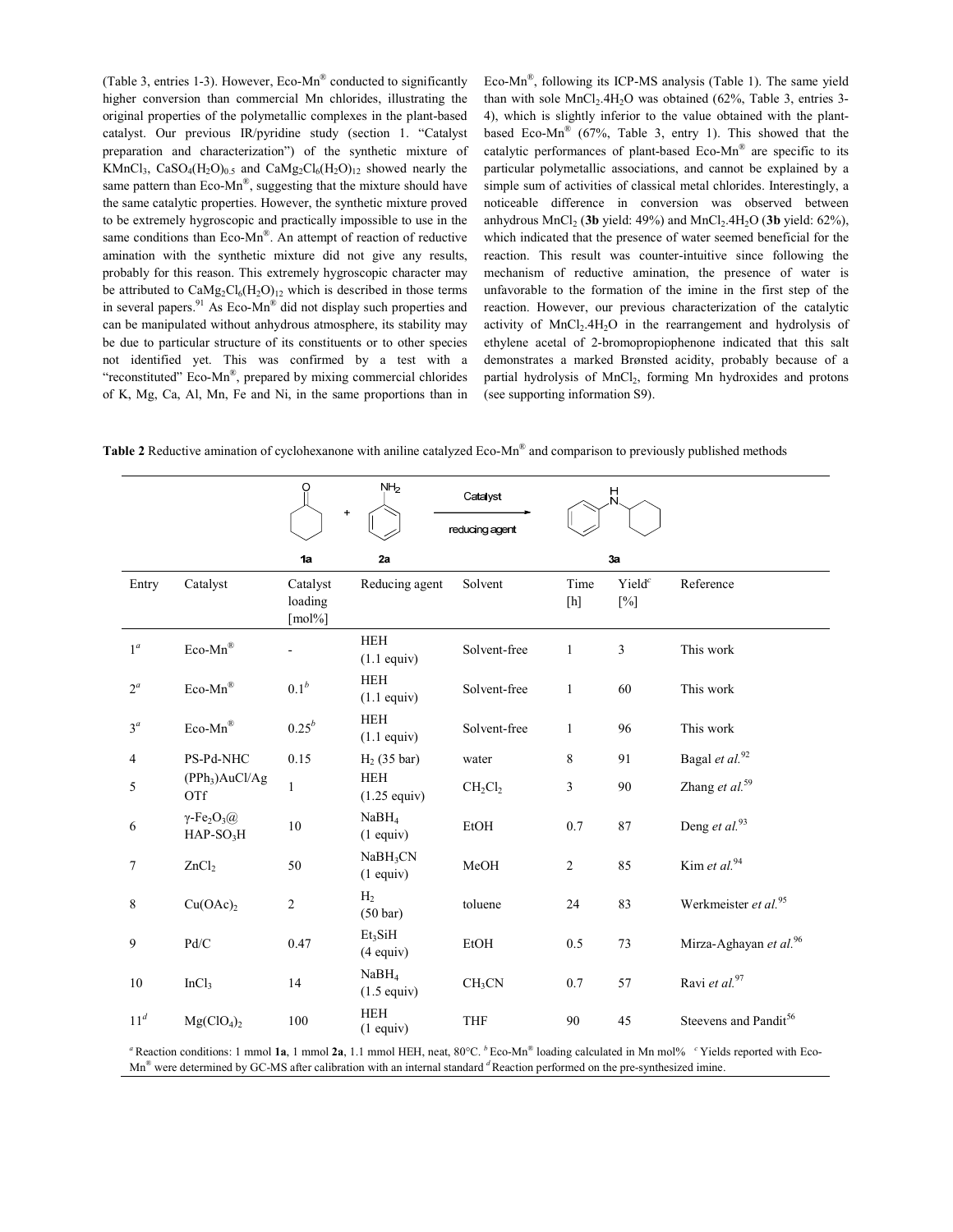Following this reasoning, the simultaneous presence of water and MnCl<sub>2</sub> could become an advantage, since the formed protons could catalyzed the formation of imine and, by protonating it, they could favored its reduction thanks to electrophilic activation. We tested this hypothesis by using as catalyst a mixture of anhydrous  $MnCl<sub>2</sub>$ and  $\text{HCl}_{(aq)}$  (1 mol% of both species) in order to reproduce the simultaneous Lewis and Brønsted acidity assumed with MnCl<sub>2</sub>.4H<sub>2</sub>O (Table 3, entry 5). Interestingly, the conversion was indeed higher (55% yield) than with the sole anhydrous  $MnCl<sub>2</sub>$  (49% yield), whereas being slightly lower than with  $MnCl<sub>2</sub>.4H<sub>2</sub>O$  (62%). In order to determine if this difference can be explained by another effect of water on the reaction mechanism, we decided to investigate the influence of the amount of water, starting with anhydrous  $MnCl<sub>2</sub>$ .

**Table 3** Comparison of Eco-Mn® and classical Mn chlorides in the reaction

| 1b          | NH <sub>2</sub><br>$\ddot{}$<br>2а     | 1 mol% Mn catalysts, 110°C, 4 h<br>HEH (1.1 equiv) | H<br>3 <sub>b</sub>               |
|-------------|----------------------------------------|----------------------------------------------------|-----------------------------------|
| $Entropy^a$ | Catalyst                               | Catalyst<br>loading <sup>b</sup> [mol%]            | Yield $c,d$<br>$\lceil \% \rceil$ |
|             | $Eco-Mn^{\circledR}$                   |                                                    | 67                                |
| 2           | MnCl <sub>2</sub>                      |                                                    | 49                                |
| 3           | MnCl <sub>2</sub> .4H <sub>2</sub> O   |                                                    | 62                                |
| $4^e$       | "reconstituted" Eco-Mn <sup>®</sup>    |                                                    | 62                                |
| 5           | MnCl <sub>2</sub> /HCl <sub>(aq)</sub> | 1J                                                 | 55                                |

 $a$ Reaction conditions: 1 mmol **1b**, 1 mmol **2a**, 1.1 mmol HEH, neat,  $110^{\circ}$ C, 4 h. <sup>*b*</sup>Eco-Mn<sup>®</sup> and "reconstituted" Eco-Mn<sup>®</sup> loadings calculated in Mn mol%. <sup>c</sup>Yields determined by GC-MS after calibration with an internal standard. <sup>*d*</sup>In all cases, less than 5% of residual imine were detected. *<sup>e</sup> "*Reconstituted" Eco-Mn® prepared by mixing commercial chlorides of K, Mg, Ca, Al, Mn, Fe and Ni, in the same proportions than in Eco-Mn® , following its ICP-MS analysis.  $f(0.83 \mu L)$  of 12 M HCl<sub>(aq)</sub> were added (1 mol% of HCl).

#### **2.2 Influence of water on the MnCl<sup>2</sup> /HEH reductive amination of ketones**

The reaction was thus performed with anhydrous  $MnCl<sub>2</sub>$  with increasing amounts of water (Fig. 4). Starting with a yield of 49% in anhydrous conditions, an optimum was reached when 10 mol% of water was added, giving 59% yield. Higher amounts of water led to a marked decrease of the conversion, probably because the excess of water became too unfavorable for the imine formation. Characterization of MnCl<sub>2</sub> hydrated by controlled addition of water (in 1:10 proportions, following the optimized reaction conditions) was attempted by infrared study of pyridine desorption and model test reactions described above (section 1. "Catalyst preparation and  $characterization$ "). However, hydrated  $MnCl<sub>2</sub>$  in these conditions displayed only a slightly higher Brønsted acidity than anhydrous  $MnCl<sub>2</sub>$  (see supporting information S9). To better understand if the addition of water specifically favored the first step of imine synthesis or its reduction by HEH (the second step), we decided to study these two reactions separately. The influence of MnCl<sub>2</sub> and H2O was first examined on the formation of imine **4a**, by reacting 3 methyl-2-butanone **1b** with aniline **2a**, without addition of the reducing agent, HEH (Table 4). The obtained results showed that the addition of water seemed to have no overall effect on the imine

formation, since the same yield of **4a** (30%) was obtained with anhydrous  $MnCl_2$ ,  $MnCl_2$  plus 10 mol% of water, and with Eco-Mn<sup>®</sup>. Such observation can be the result of two opposite effects of the addition of water, which on the one side promoted the reaction thanks to the formation of protons by  $MnCl<sub>2</sub>$  hydrolysis, but on the other side, which also prevented the imine formation, since water is a product of the reaction. The overall observation suggested that these two effects canceled each other out. It is therefore likely that the beneficial effect of the addition of water relates to the second step of the reaction, namely the reduction of the formed imine. However, imine **4a** proved to be quite unstable and difficult to isolate, therefore it was not possible to obtain experimental results demonstrating a definite effect of water on its reduction by HEH. We thus envisioned investigating the influence of water on the reduction step by following not the imine, but the transformation of the reducing agent. Indeed, previous studies reported that several reduction reactions using HEH or similar 1,4-dihydropyridines were significantly accelerated in presence of water.<sup>98-100</sup> The most frequent explanation proposed for this observation is an activation of the substrate by hydrogen bond formation, stabilizing the transition state. It was equally possible that the water addition contributed to increasing the reactivity of the reducing agent HEH, by favoring its oxidation and thus the substrate reduction, namely the imine.

**Table 4** Influence of the addition of water on the first step of the reaction

| 1 <sub>b</sub> | NH <sub>2</sub><br>$\ddot{}$<br>2a | 1 mol% Mn catalysts, 110°C, 1 h              | N<br>4a                             |
|----------------|------------------------------------|----------------------------------------------|-------------------------------------|
| $Entry^a$      | Catalyst <sup>b</sup>              | Added water<br>$\lceil \text{mol} \% \rceil$ | Yield <sup>c</sup><br>$\frac{1}{2}$ |
|                | MnCl <sub>2</sub>                  |                                              | 30                                  |
| $\overline{c}$ | MnCl <sub>2</sub>                  | 10                                           | 30                                  |
| 3              | $Eco-Mn^{\circledR}$               |                                              | 30                                  |

*<sup>a</sup>*Reaction conditions: 1 mmol **1b**, 1 mmol **2a**, 1 mol% Mn-catalyst, neat, 110°C, 1 h. <sup>b</sup> Eco-Mn® loading calculated in Mn mol%. <sup>c</sup> Yields determined by GC-MS after calibration with an internal standard.

We thus studied the combined effect of water and Mn catalysts on HEH activation, whose oxidation was followed in the conditions of the reductive amination, but in contact with air as oxidizing reagent (Scheme 2 and Fig. 5). After heating HEH for 1 hour at 110°C in open reactor, only 16% of pyridine resulting of the oxidation was observed. The addition of 10 mol% of water slightly increased this proportion to 20%. A more marked effect was observed when anhydrous  $MnCl_2$  or Eco-Mn<sup>®</sup> were added, resulting respectively in 46% and 50% of oxidation product.



**Scheme 2** Model oxidation of HEH by air, catalyzed by Mn-based catalysts in presence of water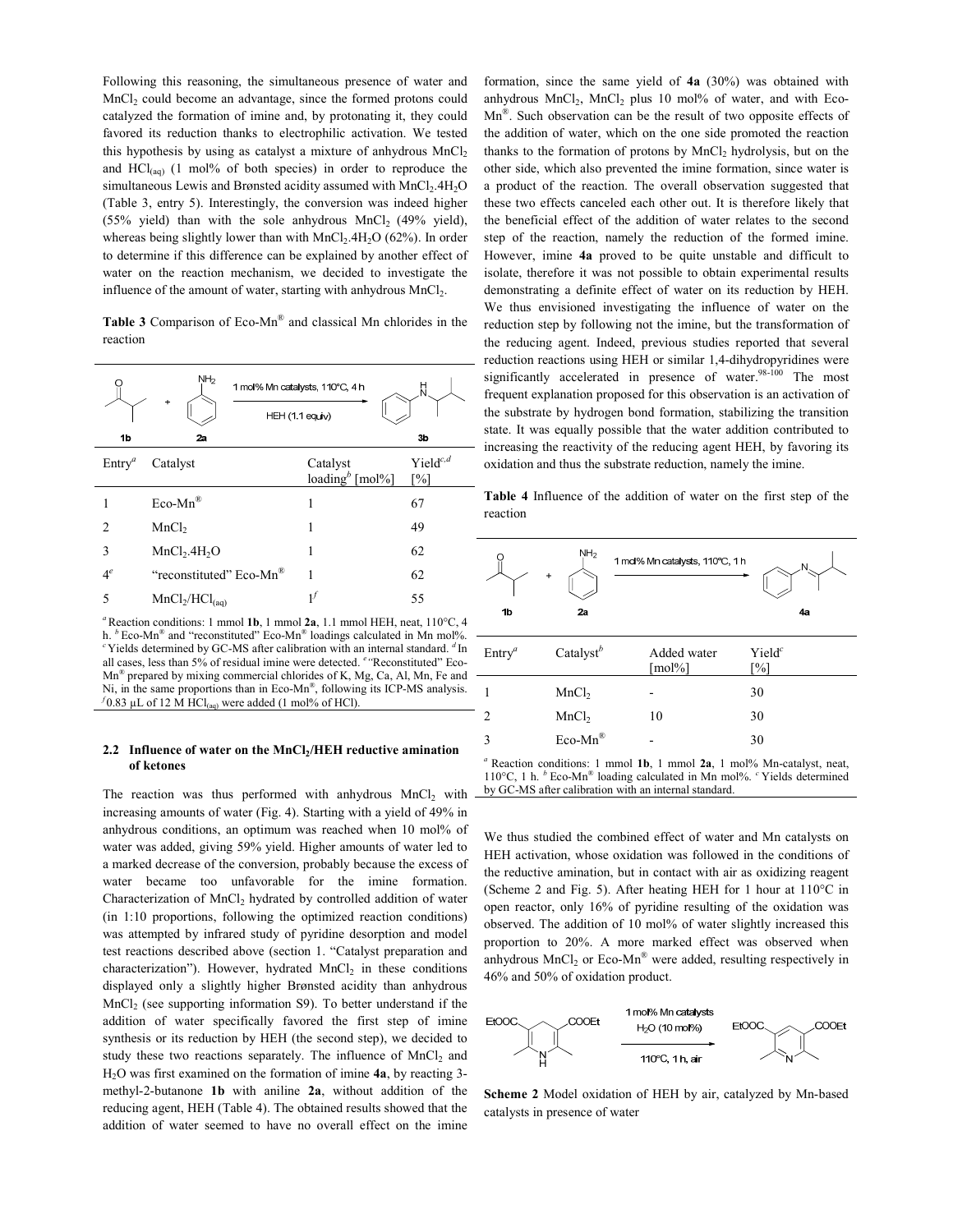



**Fig. 4** Influence of the amount of water on the  $MnCl_2/HEH$  reductive amination of ketones

The maximum proportion of pyridine (58%) was obtained when HEH was heated in presence of  $MnCl<sub>2</sub>$  (1 mol%) and water (10 mol%), the same conditions that used for reductive amination. This result confirmed that the addition of water, in presence of Mn chloride, played a role in the activation of HEH, which became thus more reactive toward the substrate subjected to reduction. Water has thus probably a beneficial effect specifically on the reduction step of the reaction, for two reasons: first, probably by forming hydrogen bonds or by protonating the imine which thus become more electrophilic, and secondly by activating HEH, and thus fostering its oxidation by the preformed imine.

Since Eco-Mn® demonstrated the higher efficiency in catalyzing the reductive amination of 3-methyl-2-butanone **1b** and aniline **2a** (67%, Table 3, entry 1), addition of water to Eco-Mn® could have increased its efficiency, as revealed for MnCl<sub>2</sub>. However, such effect was not observed: the yield of **3b** was quite unchanged, probably because Eco-Mn® was already sufficiently hydrated, as shown by XRD (see Fig. 2) or by infrared characterization of the solid powder (an intense band at 3400 cm<sup>-1</sup>, characteristic of water was observed for Eco- $Mn^{\circledR}$ ).



**Fig. 5** Comparison of GC-MS chromatograms obtained with various catalysts and water amounts, after heating of HEH to 110°C, 1 h, in contact with air.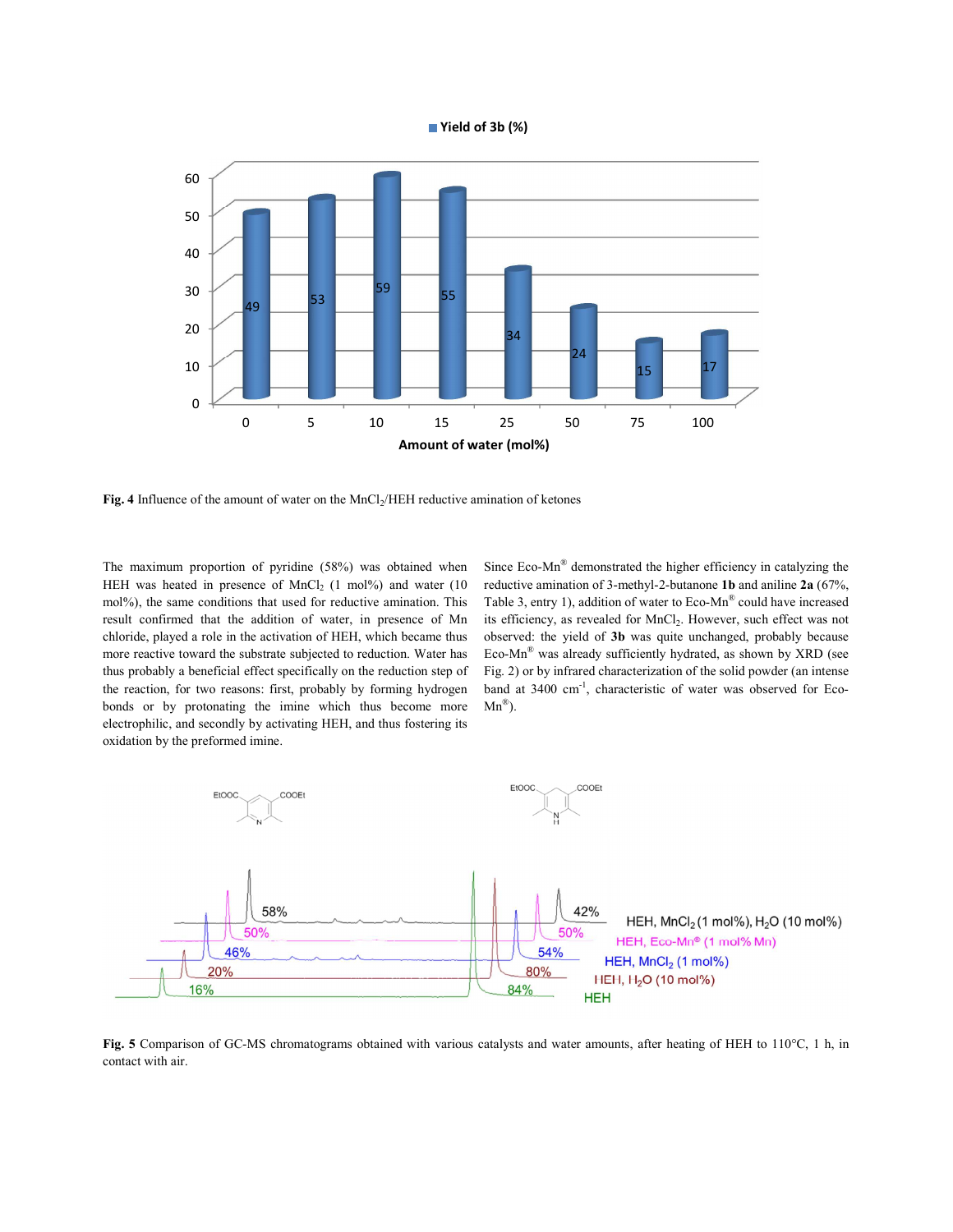#### **2.3 Scope of the methodology**

In order to prove the applicability of the Eco-Mn®/HEH methodology, several ketones and amines were submitted to the previous reaction conditions (Table 5). The different ketones tested (aliphatic or cyclic ketones **1a-c** and acetophenone **1d**) provided good yields when reacted with aniline **2a** (67-97%, Table 5, entries 1-2 and Table 3, entry 1). Aliphatic and cyclic amines **2b-c** can also be reacted with these ketones, affording very good yields of products **3e-h** (88-96%, Table 5, entries 3-6). Both anilines with electronwithdrawing and electron-donating groups afforded the desired products, in good yields with cyclic ketone **1a** (95-99%, Table 5, entries 7, 9, 11), whereas the yields were moderate on aliphatic ketone **1b**, less reactive (38-67%, Table 5, entries 8, 10, 12).

**Table 5** Reductive amination of different ketones and amines by the Eco-Mn® /HEH methodology





*a* Reaction conditions: 1 mmol ketone, 1 mmol amine, 1.1 mmol HEH, 1 mol% Eco-Mn<sup>®</sup> (calculated in Mn mol%), neat, 110°C, 4 h. <sup>b</sup> Yields determined by GC-MS after calibration with an internal standard. Values between parentheses are isolated yields (flash chromatography).

The presence of cations from Eco-Mn® has been studied in the products of reaction, by ICP-MS analysis. This investigation showed that only traces of K, Mg, Ca and Al were detected in the final purified products, with contents inferior to 510 ppm (maximum detected value, for Ca). Other metallic elements were present in quantities inferior to 5 ppm (see supporting information S13).

Finally, it was of interest to apply the presented methodology to the preparation of compounds of known interest. We thus selected the synthesis of secondary amines deriving from 2-tetralone and 2 indanone, as precursors of pharmaceutical compounds. Compound **3o** has been signaled as a pharmacophore of antifungal agents, since it inhibits fungal CYP51, a member of the cytochrome P450 superfamily.<sup>101</sup> This compound was also reported to be the characteristic skeleton of dermal anesthetic drugs.<sup>102</sup> Aminoindane compounds such as **3p** have been studied as precursors of cationic sodium channel blockers implied in the activity of nociceptor neurons, in treating pain. $103$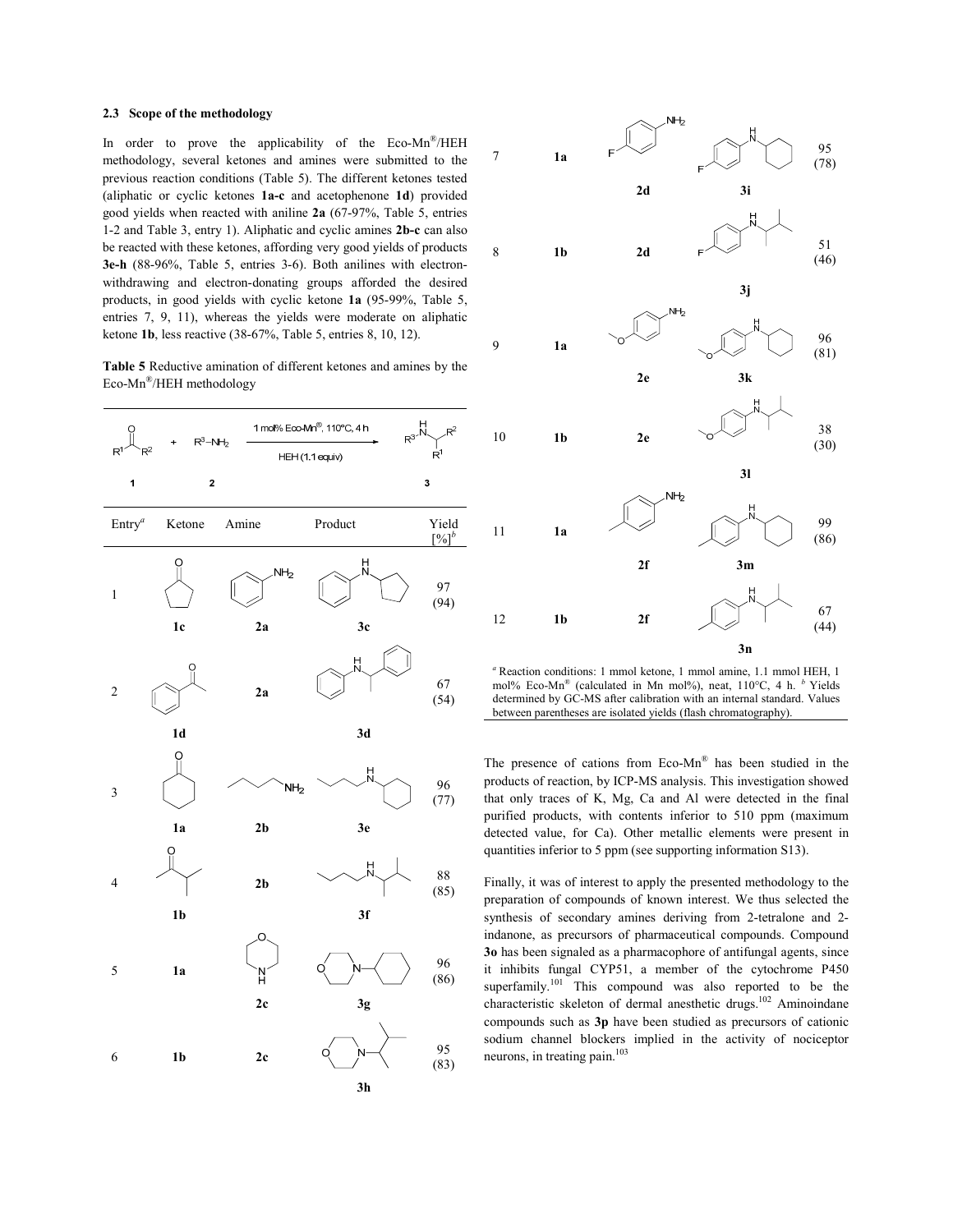

(<sup>a</sup> isolated yield on 1 g scale)

**Fig. 6** Application of the proposed methodology to the preparation of precursors of pharmaceutical compounds

By applying the proposed Eco-Mn®/HEH methodology, both compounds were synthesized on 1 g scale, in good yields (67 and 79%, Figure 6).

# **Conclusion**

In conclusion, we have shown that pioneer plants used in the mining soil rehabilitation can be recovered as raw material for the production of ecocatalysts. This concept allows to turn wastes derived from phytoextraction into a mineral and sustainable resource for an eco-friendly and innovative organic synthesis. Eco-Mn® was thus prepared from plants growing in New Caledonia, on Mn-rich degraded soils. The catalyst was successfully employed in the reductive amination of ketones, with HEH as an affordable, safe and easily prepared reducing agent, in a solvent-free methodology and in short reaction times  $(1-4 h)$ . Eco-Mn® showed a high catalytic efficiency, since a 96% yield of product can be obtained with only 0.25 mol% of catalyst, on the model reaction between cyclohexanone and aniline. Comparison with commercial chlorides of Mn and others elements present in Eco-Mn® demonstrated that its activity was due to the original polymetallic complexes of the plantbased catalyst. Addition of small amounts of water (optimized to 10  $mol\%$ ) to model salt  $MnCl<sub>2</sub>$  revealed to be beneficial for the reductive amination of ketones. Investigation showed that this effect was probably the result of hydrogen bonding or protonation of the pre-formed imine and of HEH activation, becoming more reactive toward the substrate. Finally, the methodology was extended to various starting ketones and amines, illustrating its potential and scope for the synthesis of substituted amines, including precursors of pharmaceutical compounds. Current studies are in progress to perform the reaction with solid supported Eco-Mn® , allowing the recycling of the catalyst.

# **Experimental section**

#### **Reagents and methods**

Reagents and solvents were purchased from Sigma-Aldrich, and were used without further purification. Flash column chromatography was performed using Chromagel Carlo Erba Reactifs SDS silica 60 A CC 35– 70 µm. Reactions were monitored using Merck Kieselgel 60 F254 aluminum. TLCs were visualized by UV fluorescence (254 nm) then by immersion in one of the following dyeing reagents: KMnO<sub>4</sub>, vanillin, ninhydrin, phosphomolybdic acid solution, and phosphotungstic acid solution. NMR spectra were recorded on a Brüker Avance 300 spectrometer at room temperature, <sup>1</sup>H frequency is at 300 MHz and <sup>13</sup>C frequency is at 75 MHz. IR spectra were recorded on a PerkinElmer Spectrum 100 FT-IR spectrometer, in ATR mode. GC-MS analyses were performed on a Shimadzu QP2010SE apparatus, equipped with a 30  $m \times 0.25$  mm  $\times$  0.25 µm ZB-5MSi Guardian column (Phenomenex<sup>®</sup>) with hydrogen as carrier gas.

#### **Preparation of Eco-Mn®**

Eco-Mn® was prepared from harvested leaves of *Grevillea exul rubiginosa*, a manganese hyperaccumulating plant present in New Caledonia. *Grevillea exul rubiginosa* was collected before flowering, at Col de Mouriange, near Le Mont-Dore, in the Southern province of the subtropical Pacific island of New Caledonia. The leaves were air-dried and ground. The obtained solid (50 g) was calcined to 400 °C for 5 h and the resulting ashes (1.5 g) were added to 20 mL of a diluted solution of HCl (1M). The solution was stirred for 2 h at 60 °C. During the heating, the color of the mixture changed from black to dark green. The reaction mixture was then filtered on a pad of celite. The resulting dark-green solution, composed of different metal chlorides, was concentrated under vacuum, yielding the ecocatalyst Eco-Mn® as a pale yellow powder (2.25 g). Eco-Mn® was stored in a desiccator under vacuum.

#### **General procedures**

Cyclization of the monoterpene (+)-citronellal into isopulegol isomers

To a suspension of Mn catalyst (amount corresponding to 0.020 mmol of Mn, 2 mol%) in 5 mL of dichloromethane was added 180.4 µL of (+)-citronellal (1.0 mmol). After stirring for 0.5 h under reflux, the reaction mixture was filtered, washed with a saturated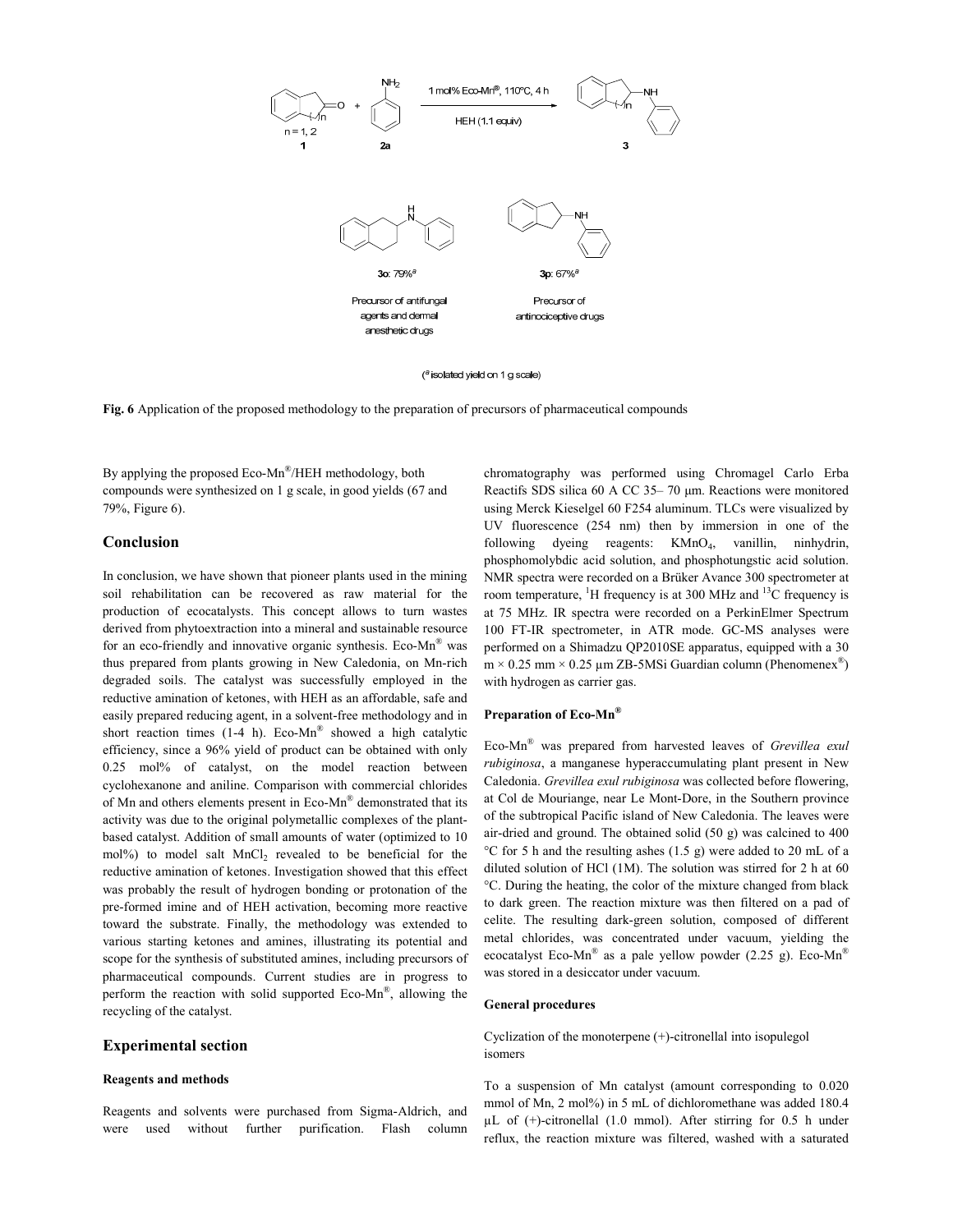aqueous solution of NaHCO<sub>3</sub>. The organic layer was dried over Na2SO<sup>4</sup> , filtered and concentrated under reduced pressure. 95% of yield and 90% of (-)-isopulegol stereoselectivity were estimated by GC-MS analysis.

Fourier transform infrared spectroscopy characterization of adsorbed pyridine on catalysts

FTIR measurements were carried out using pyridine as a probe. A PerkinElmer Spectrum100 FT-IR spectrometer was used for recording the spectra. Excess pyridine was adsorbed, then the samples were degassed for 15 min at 25  $^{\circ}$ C (4 mbar) and a first spectrum was recorded. The samples were then degassed for 40 min at 150 °C (4 mbar) to eliminate the physisorbed pyridine and a second spectrum was recorded.

Rearrangement of the ethylene acetal of 2-bromopropiophenone

A solution of the ethylene acetal of 2-bromopropiophenone (75.8 mg, 0.29 mmol) in 1,2-dichlorobenzene (3.29 mL) was poured onto catalyst (mass corresponding to 0.012 mmol of Mn, 4 mol%), with water (5.31 µL, 0.29 mmol). The resulting suspension was magnetically stirred at 180 °C for 20 h. The mixture reaction was analyzed by GC-MS analysis, with the following temperature program: 4 min isothermal at 80 °C, then increasing from 80°C to 270 °C at 20 °C.min<sup>-1</sup>.

#### Synthesis of HEH

Paraformaldehyde (3.0 g, 100 mmol), ethyl acetoacetate (50.6 mL, 400 mmol) and ammonium acetate (15.4 g, 200 mmol) were added to 150 mL of degasified water. The mixture was vigorously stirred at reflux temperature, under argon atmosphere and away from light (flask protected with aluminum foil), for 2 h. A bright yellow solid precipitated and was collected by filtration after cooling to room temperature. The solid was washed with 20 mL of water twice and dried in a desiccator under vacuum, avoiding prolonged exposure to light. The obtained solid (22.1 g, 87% yield) was nearly pure and used in the next step without further purification.

Test reaction of HEH oxidation in presence of Mn(II) catalysts and water

HEH (253 mg, 1.0 mmol), Mn(II) catalyst (Mn 1 mol%) and water  $(1.8 \mu L, 10 \text{ mol})$ % were introduced into a 4 mL vial, open to air through a needle. After homogenization with a vortex mixer, the reaction mixture was heated to 110°C, 1 h, under stirring. An aliquot was taken and analyzed in GC-MS after dilution in DCM to determine the proportions of HEH and corresponding pyridine formed by oxidation.

### Reductive amination of ketones by Eco-Mn® /HEH

HEH (278 mg, 1.1 mmol), ketone (1.0 mmol), amine (1.0 mmol) and Eco-Mn<sup>®</sup> (8.3 mg, 1 mol% Mn) were introduced in a 4 mL vial. The solid mixture was homogenized with a vortex mixer, and then the reaction mixture was stirred at 110°C for 4 h (the solid melted quickly on heating). After cooling to room temperature, an aliquot was taken and analyzed in GC-MS after dilution in DCM. GC-MS calibration was performed by analysis of known quantities of pure products and biphenyl as internal standard. Products were isolated by flash column chromatography on silica gel (toluene/ethyl acetate, 9:1).

# **Acknowledgements**

This work was supported by the Agence Nationale de la Recherche (ANR, programme 11ECOT01101), the Agence de l'Environnement et de la Maîtrise de l'Energie (ADEME), the Centre National de la Recherche Scientifique (CNRS) and the Fond Européen de Développement Régional (FEDER).

# **References**

- 1. A. J. Hunt, T. J. Farmer and J. H. Clark, in *Element Recovery and Sustainability*, ed. A. J. Hunt, The Royal Society of Chemistry, Cambridge, 2013, pp. 1-28.
- 2. K. Salazar, *Mineral Commodity Summaries 2013: US Geological Survey (USGS)*, US Geological Survey, Reston, 2013.
- 3. L. Lloyd, *Handbook of industrial catalysts*, Springer Science+Business Media, New York, 2011.
- 4. A. Kabata-Pendias, *Trace elements in soils and plants*, CRC Press, Boca Raton, 2011.
- 5. R. Widmer, H. Oswald-Krapf, D. Sinha-Khetriwal, M. Schnellmann and H. Böni, *Environ. Impact Asses.*, 2005, **25**, 436- 458.
- 6. T. E. Graedel, J. Allwood, J.-P. Birat, M. Buchert, C. Hagelüken, B. Reck, S. Sibley and G. Sonneman, *Recycling Rates of Metals – A Status Report, A Report of the Working Group on the Global Metal Flows to the International Resource Panel*, United Nations Environment Programme (UNEP), 2011.
- 7. A. Schippers, S. Hedrich, J. Vasters, M. Drobe, W. Sand and S. Willscher, in *Geobiotechnology I*, eds. A. Schippers, F. Glombitza and W. Sand, Springer Berlin Heidelberg, 2014, vol. 141, ch. 216, pp. 1-47.
- 8. H. Brandl, R. Bosshard and M. Wegmann, *Hydrometallurgy*, 2001, **59**, 319-326.
- 9. J. Cui and E. Forssberg, *J. Hazard. Mater.*, 2003, **99**, 243-263.
- 10. E. Gomez, D. A. Rani, C. R. Cheeseman, D. Deegan, M. Wise and A. R. Boccaccini, *J. Hazard. Mater.*, 2009, **161**, 614-626.
- 11. I. Raskin and B. D. Ensley, *Phytoremediation of toxic metals: using plants to clean up the environment*, John Wiley, New York, 2000.
- 12. C. W. N. Anderson, in *Element Recovery and Sustainability*, ed. A. J. Hunt, The Royal Society of Chemistry, Cambridge, 2013, pp. 114-139.
- 13. G. Losfeld, L. L'Huillier, B. Fogliani, T. Jaffré and C. Grison, *Environ. Sci. Pollut. Res.*, 2014, in press 10.1007/s11356-014- 3358-x.
- 14. C. M. Grison, M. Mazel, A. Sellini, V. Escande, J. Biton and C. Grison, *Environ. Sci. Pollut. Res.*, 2014, in press 10.1007/s11356- 014-3605-1.
- 15. G. Losfeld, L. L'Huillier, B. Fogliani, S. Coy, C. Grison and T. Jaffré, *Environ. Sci. Pollut. Res.*, 2014, in press 10.1007/s11356- 014-3445-z.
- 16. O. V. Singh, S. Labana, G. Pandey, R. Budhiraja and R. K. Jain, *Appl. Microbiol. Biotechnol.*, 2003, **61**, 405-412.
- 17. A. Bhargava, F. F. Carmona, M. Bhargava and S. Srivastava, *J. Environ. Manage.*, 2012, **105**, 103-120.
- 18. *Fr. Pat.,* PCT/FR2009/052312; WO 2011064462 A1 20110603, 2011.
- 19. G. Losfeld, P. V. de la Blache, V. Escande and C. Grison, *Green Chem. Lett. Rev.*, 2012, **5**, 451-456.
- 20. C. Grison, V. Escande, E. Petit, L. Garoux, C. Boulanger and C. Grison, *RSC Adv.*, 2013, **3**, 22340-22345.
- 21. V. Escande, L. Garoux, C. Grison, Y. Thillier, F. Debart, J. J. Vasseur, C. Boulanger and C. Grison, *Appl. Catal., B*, 2014, **146**, 279-288.
- 22. P. Anastas and J. C. Warner, in *Green Chemistry: Theory and Practice*, Oxford University Press, Oxford, 1998, ch. 10, p. 117.
- 23. V. Escande, T. K. Olszewski, E. Petit and C. Grison *ChemSusChem*, 2014, **7**, 1915-1923.
- 24. V. Escande, T. Olszewski and C. Grison, *Environ. Sci. Pollut. Res.*, 2014, in press 10.1007/s11356-014-3483-6.
- 25. V. Escande, A. Velati and C. Grison, *Environ. Sci. Pollut. Res.*, 2014, in press 10.1007/s11356-014-3433-3.
- 26. V. Escande, T. K. Olszewski and C. Grison, *C. R. Chim.*, 2014, **17**, 731-737.
- 27. V. Escande, B.-L. Renard and C. Grison, *Environ. Sci. Pollut. Res.*, 2014, in press 10.1007/s11356-014-3631-z.